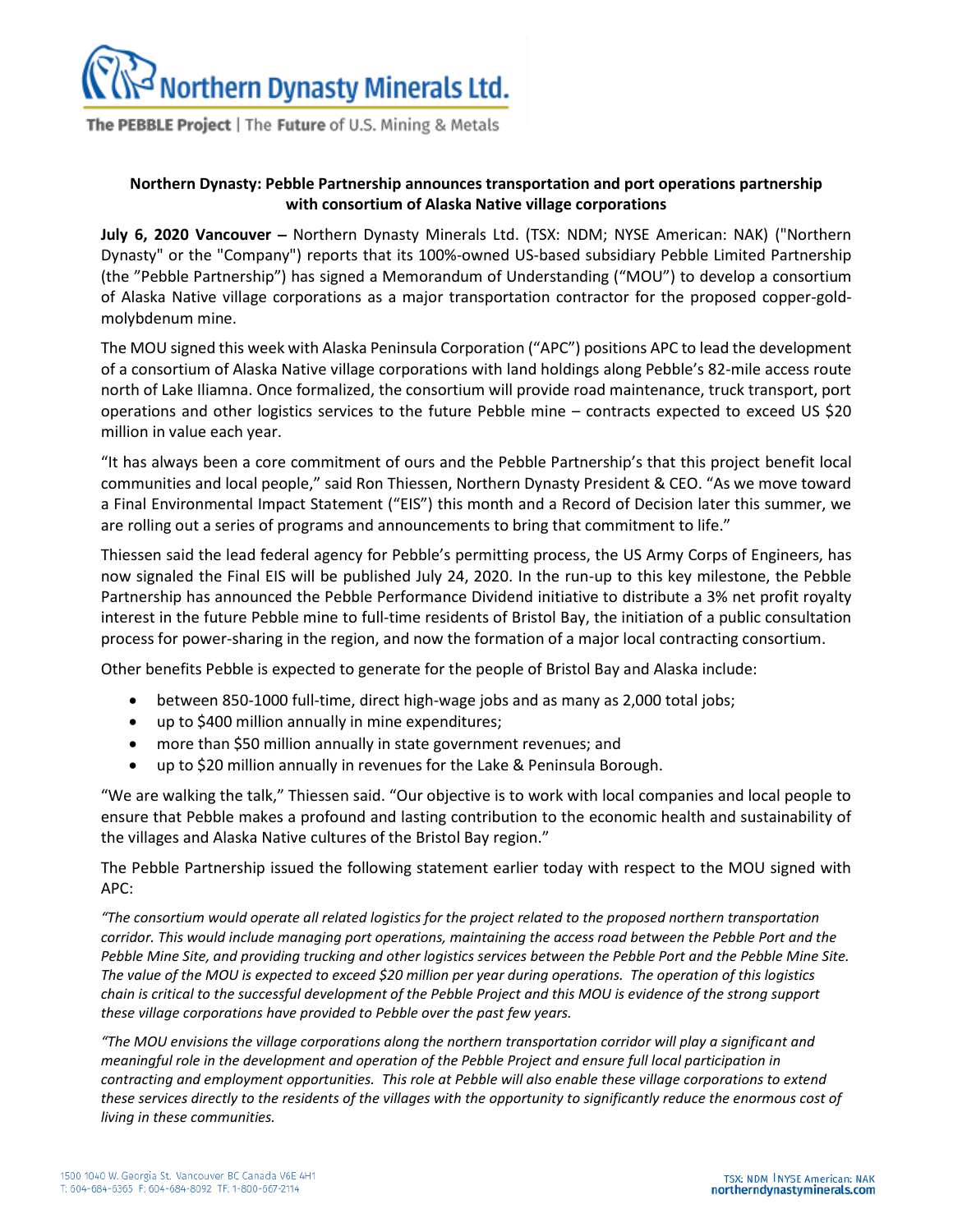*"'As we near approvals for our federal permits, it is time to begin laying concrete contractual commitments for construction and operations opportunities. The Pebble opportunity is real. We are excited about this opportunity to partner with our long-standing business partners in the area,' said PLP CEO Tom Collier.*

*"'For APC and the other village corporations around the lake, contract opportunities like this are how we can ensure local hire and other direct local benefits from the project while assisting in the safe development and operations of the Pebble project. We want to be at the table with the Pebble Team in making good decisions for the region and ensuring our shareholders directly realize the benefits of this opportunity,' said APC CEO Dave McAlister.*

*"PLP is developing the Pebble Project in southwest Alaska. The Project is currently advancing through the federal Environmental Impact Statement (EIS) process, with a final EIS report and Record of Decision expected this summer. Collier noted that the U.S. Army Corps of Engineers, the regulatory agency leading the EIS process, has been confirming with stakeholders that the final EIS should be released on July 24th .*

*"APC is an ANCSA village corporation, formed with the merger of the village corporations of Port Heiden, South Naknek, Ugashik, Kokhanok, and Newhalen. APC's mission statement is 'To preserve and enhance the quality of life of Alaska Peninsula Corporation shareholders and to protect our culture while managing our assets in a manner which enhances their value.'*

*"APC and PLP signed an agreement in 2018 which provided right of way access across APC lands and gave APC "Preferred Contractor" status on Pebble-related contracts located on APC lands. Since that time, APC has provided a number of contract services to PLP, which have been key to advancing the project through the EIS process."*

## **About Northern Dynasty Minerals Ltd.**

Northern Dynasty is a mineral exploration and development company based in Vancouver, Canada. Northern Dynasty's principal asset, owned through its wholly owned Alaska-based U.S. subsidiary, Pebble Limited Partnership ("PLP"), is a 100% interest in a contiguous block of 2,402 mineral claims in southwest Alaska, including the Pebble deposit. PLP is the proponent of the Pebble Project, an initiative to develop one of the world's most important mineral resources.

For further details on Northern Dynasty and the Pebble Project, please visit the Company's website at www.northerndynastyminerals.com or contact Investor services at (604) 684-6365 or within North America at 1- 800-667-2114. Review Canadian public filings at www.sedar.com and US public filings at www.sec.gov.

Ronald W. Thiessen President & CEO

US Media Contact: Dan Gagnier Gagnier Communications (646) 569-5897

## **Forward Looking Information and other Cautionary Factors**

This release includes certain statements that may be deemed "forward-looking statements". All statements in this release, other than statements of historical facts, that address exploration drilling, exploitation activities and events or developments that the Company expects are forward-looking statements. Although the Company believes the expectations expressed in its forward-looking statements are based on reasonable assumptions, such statements should not be in any way construed as guarantees of the ultimate size, quality or commercial feasibility of the Pebble Project, that the Pebble Project will secure all required government permits, or of the Company's future performance.

Assumptions used by NDM to develop forward-looking statements include the assumptions that (i) the Pebble Project will obtain all required environmental and other permits and all land use and other licenses without undue delay, (ii) studies for the development